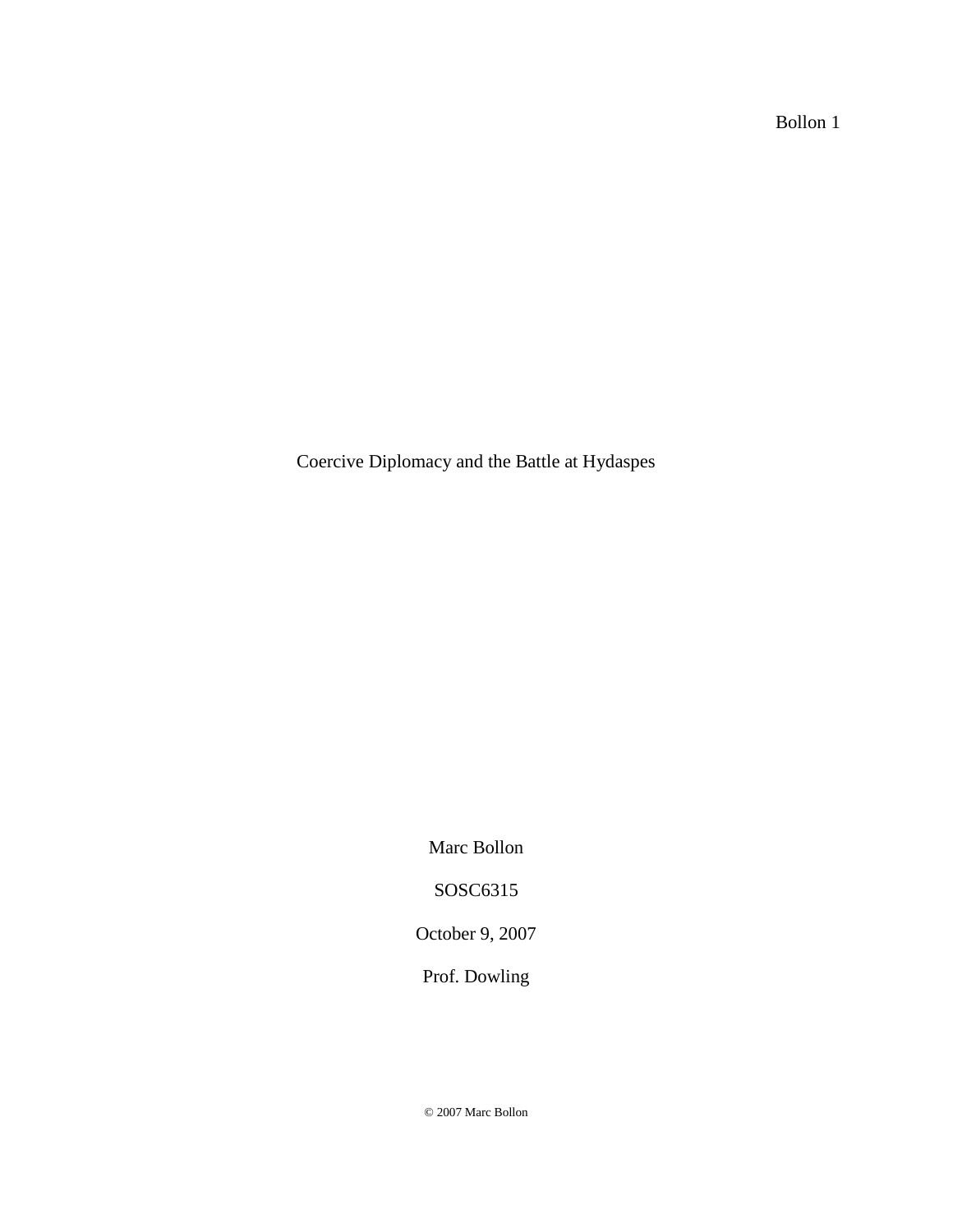## Abstract

A study of the battle at Hydaspes in 326 B.C. between Alexander the Great and Porus the Indian King suggests that Alexander had expected his fame and reputation to prevent the battle. This expectation is commonly associated with "coercive diplomacy" which was used in that period of time. This is obvious by the initial envoy dispatched to meet with Porus and the conversation between the two leaders after the battle according to Curtius.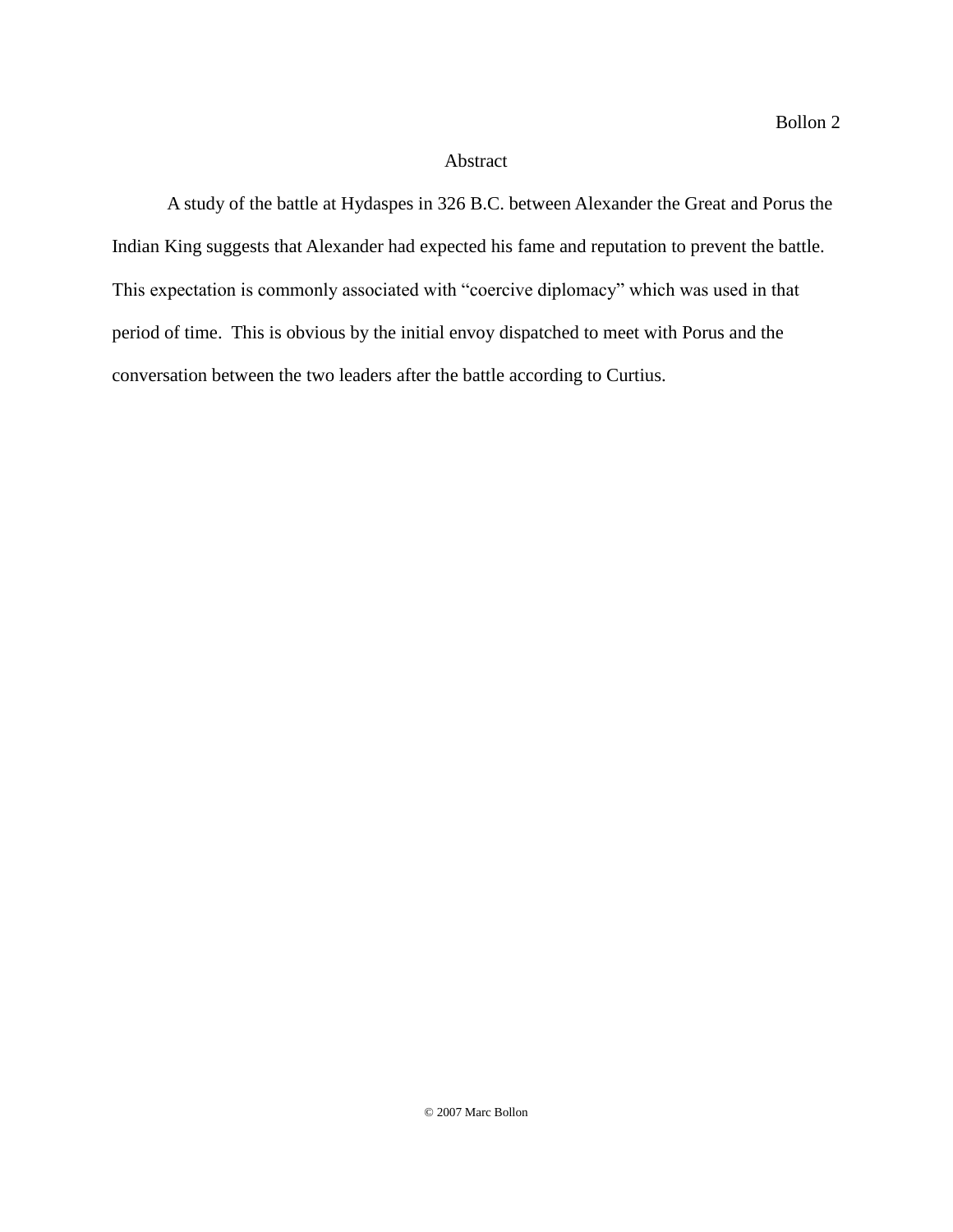## Coercive Diplomacy and the Battle at Hydaspes.

"Treat me as a King ought." "For my part, your request shall be granted."  $1$  This exchange between two great leaders is the essence of ancient diplomacy. The statements alone show a strong sense of mutual admiration and respect. Alexander the Great, upon defeating Porus at the battle at Hydaspes, asked Porus how he wanted to be treated. Porus asked for nothing more than to be treated as he was, a king. This was despite the fact that a diplomatic solution was first attempted before the battle and lives were lost. Alexander granted Porus his wish and a mutual respect between the two men was forged, "The dignity of these words gave Alexander even more pleasure, and he restored to Porus his sovereignty over his subjects, adding to his realm other territory of even greater extent. Thus he did indeed use a brave man as a king ought, and from that time forward found him in every way a loyal friend."<sup>2</sup>

In searching the indexes of books about Alexander the Great, the term "diplomat" or "diplomacy" is in most cases absent. Does this mean that Alexander was not considered a diplomat? Although he did conquer many countries and territories, Alexander did exercise diplomacy as it was practiced during that time period. During the course of his reign, his reputation and fame caused many confrontations to come to a peaceful end before a battle was even fought. A study of several conflicts between Alexander and his many adversaries suggests that he had an expectation that his reputation would coerce others into surrendering. Alexander started early in his career to build a reputation of diplomacy but also of being a brutal military force against those who opposed him. Three primary conflicts highlight Alexander's desire to enact coercive diplomacy in order to prevent an armed conflict: the destruction of Thebes, the

<sup>1</sup> Arrian. *The Campaigns of Alexander.* Trans Aubrey de Selincourt. London: Penguin Classics, 1971. p 281.

<sup>2</sup> Arrian. 281.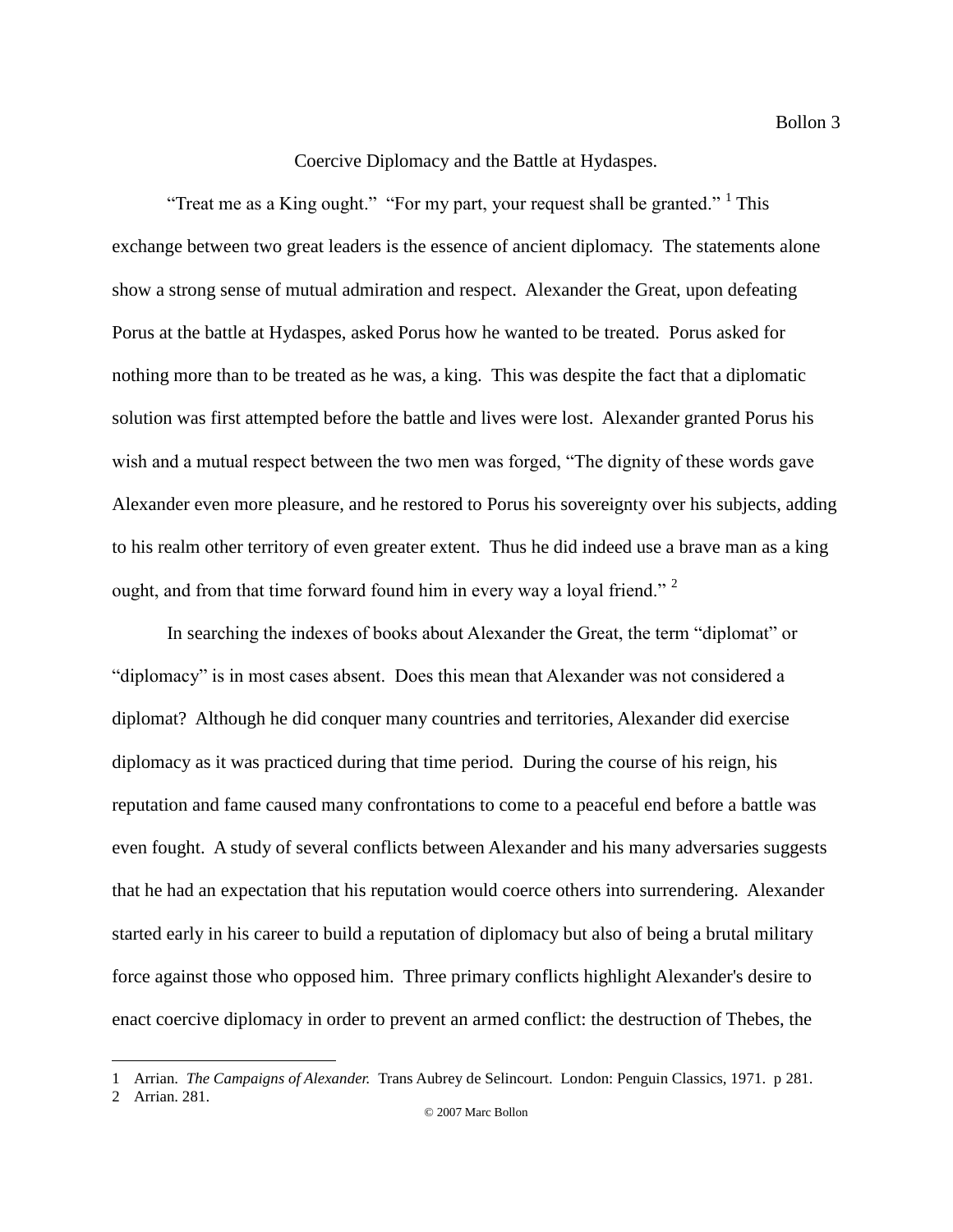siege at Tyre, and the battle of Hydaspes.

 $\overline{a}$ 

As a note, this paper draws from several different biographers each of which has a slightly different history. An attempt is made to present the different histories accurately and in chronological order. The primary biographers referenced are Arrian, Quintus Curtius Rufus, Justin, and the *Metz Epitome*. It is believed by many that the account by Arrian is the most reliable for the events during and proceeding the battle of Hydaspes, however a study of each history is important.<sup>3</sup> One modern biography is also referenced, however, it is based on a compilation of the original biographies.

The concept of diplomacy in ancient Greece in the third and fourth centuries B.C. was based in part on "coercive diplomacy." It was common practice that the strongest side would frighten the weaker side into agreeing to terms without a battle taking place. The aggressors reputation or size of army would be made known to the enemy in an attempt to gain submission. The difference between using brute force and coercive diplomacy is that diplomacy attempts to initiate voluntary behavior resulting in agreeing to terms. <sup>4</sup>

The majority of studies regarding Greek diplomacy deal with embassies sent between Greek cities. Studies have been done to determine the size of these embassies and how their size would differ based on their purpose. For instance, a study by Derek Mosley indicates that delegations between Greek states during this time period typically consisted of two, three, five, or ten men. However, no state adhered to any standard.<sup>5</sup> The records indicate that this practice of sending embassies was practiced by Alexander while dealing with other countries. Although

<sup>3</sup> Hamilton, J.R. "The Cavalry Battle at the Hydaspes." *The Journal of Hellenic Studies*. 76 (1956). p26.

<sup>4</sup> Missiou-Ladi, Anna. "Coercive Diplomacy in Greek Interstate Relations." *The Classical Quarterly.* New Series, 37.2 (1987). p337.

<sup>© 2007</sup> Marc Bollon 5 Mosley, Derek. "The Size of Embassies in Ancient Greek Diplomacy." *Transactions and Proceedings for the American Philological Association.* 96 (1965). p255.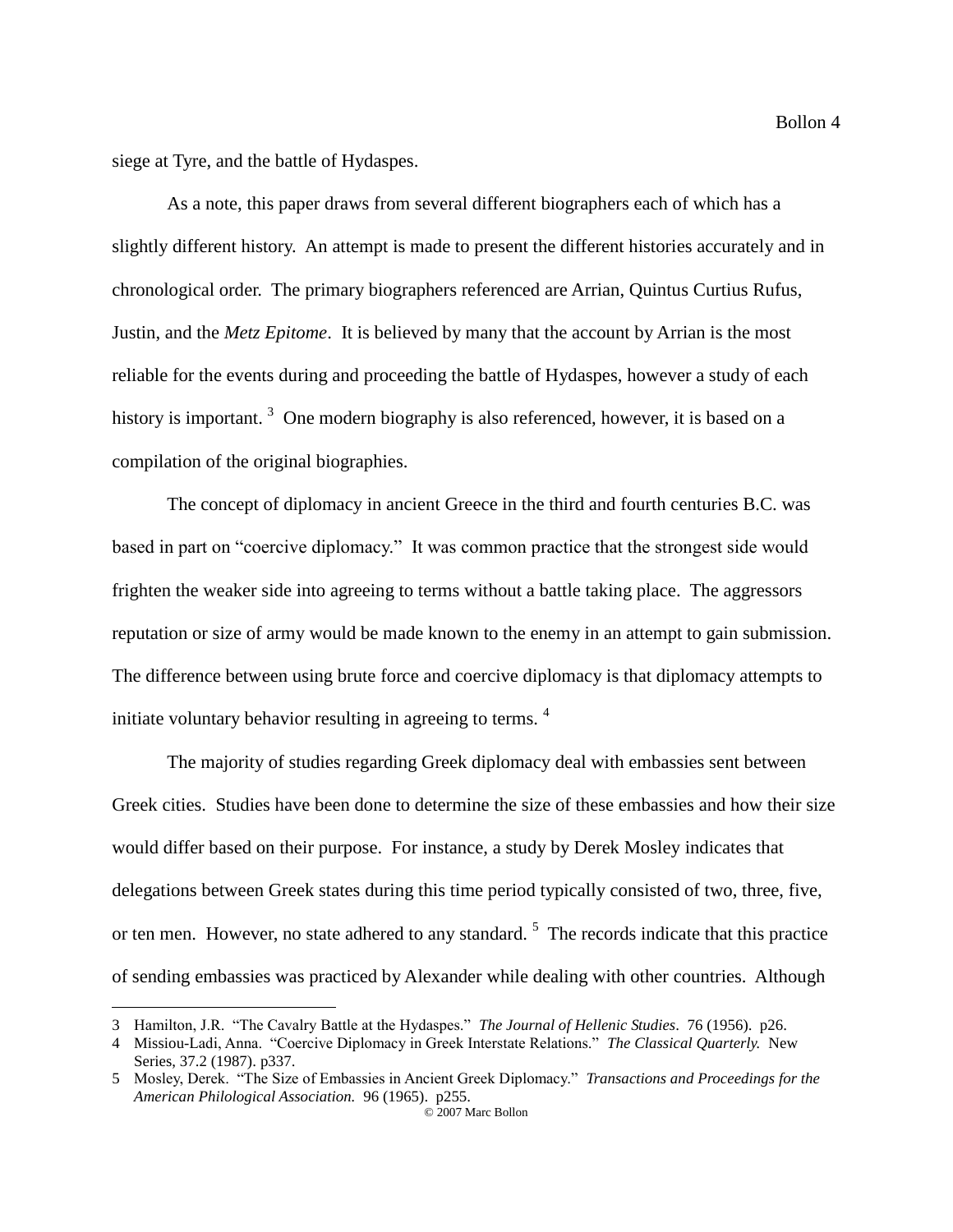there are no numbers specified in the size of the embassies while dealing with the Indian rulers, it is clear that envoys were dispatched.

The histories of Alexander show that he expected his reputation to precede him and force his adversaries to come to terms without a battle being fought since early in his career as ruler. Alexander started to develop his reputation early after taking the throne. As will be suggested by Plutarch, he intentionally built his reputation as being heavy handed so as to force future enemies into submission by his mere reputation.

One of the earliest conflicts of Alexander's reign was between Alexander and the Thebans in 335 B.C. "Certain persons" within Thebes asked several exiles to enter the city under the cover of darkness. These men incited a revolt enhancing it by suggesting that Alexander had died:

They then presented themselves in the Assembly and incited the Thebans to rebel against Alexander... made their appeal more attractive to the Thebans in general by insisting that Alexander had died in Illyria. <sup>6</sup>

The news of this revolt immediately spread and when Alexander was apprised of it, he was deeply concerned and started to march on Thebes.

Alexander gave the Thebans several opportunities to stand down. "He halted by the enclosure of Iolaus, waiting there in order to give the Thebans time to think things over..."<sup>7</sup> The next day, Alexander moved closer to Thebes, but once again held position:

Here, still refraining from an assault upon the city's defenses, he took up a position not far from Cadmeia, to provide support for the Macedonians who were holding it.... Alexander, however, made no move, but continued to wait; for he

<sup>6</sup> Arrian 54-55.

<sup>7</sup> Arrian 56.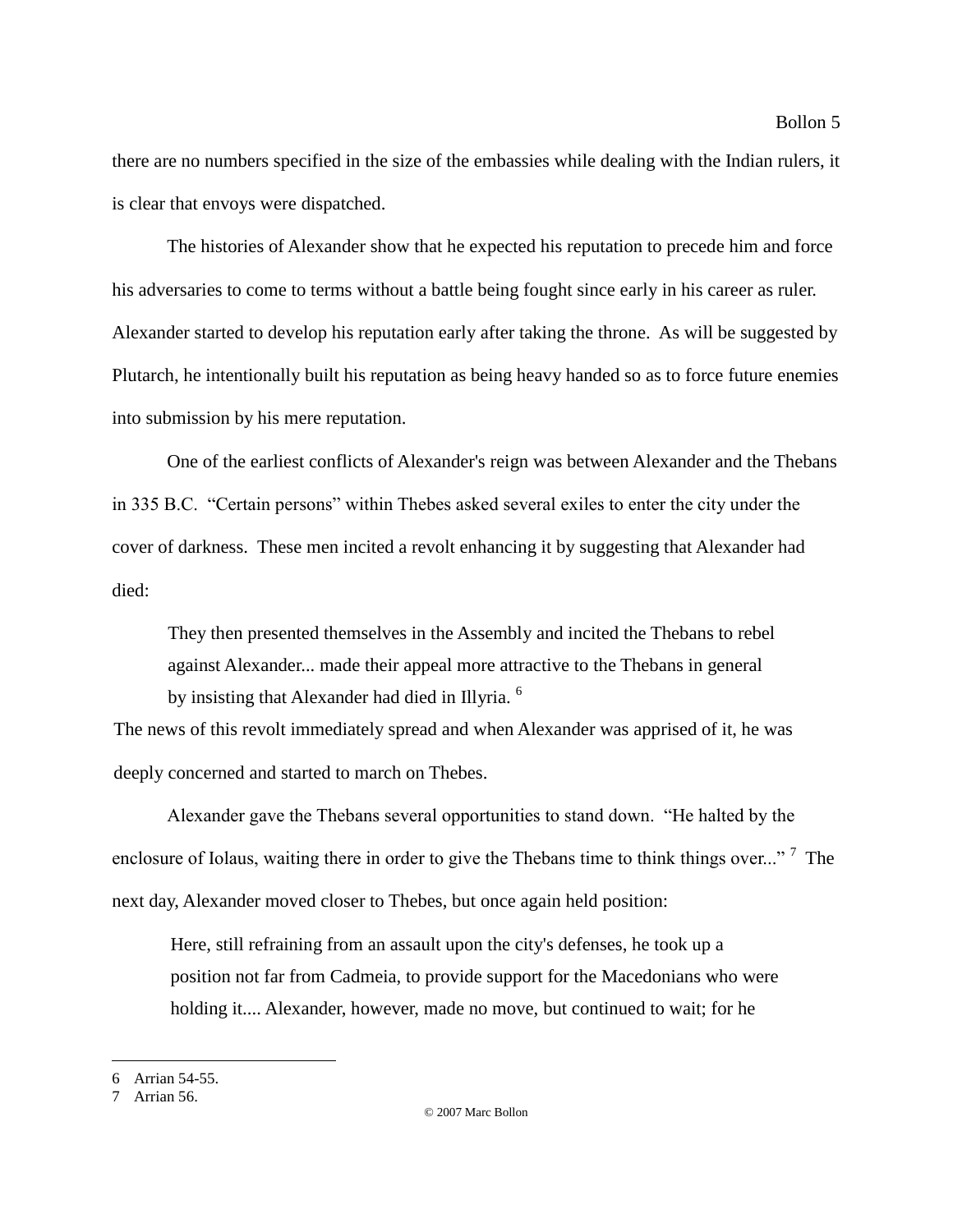still hoped to remain on terms with the Thebans and to avoid action against them $8$ 

It is obvious that he is hoping for a diplomatic solution to this conflict. Whether he is expecting the Thebans to step down due to his reputation or simply to come to reason is unclear.

Plutarch actually suggests that Alexander used the Theban revolt to set the stage for future coercion with other Greek territories hoping to gain the submission of Greece. According to Plutarch, when Alexander came to Thebes after the rebellion, he offered to accept the Theban's repentance. However, he asked for two people to be handed over to him, Phoenix and Prothytes whom are believed to have started the revolt. The Thebans in return demanded two of Alexander's men and all of those that pledged liberty to Greece. Alexander immediately attacked the Thebans and razed the city.

When he came to Thebes, to show how willing he was to accept of their repentance for what was past, he only demanded of them Phoenix and Prothytes, the authors of the rebellion, and proclaimed a general pardon to those who would come over to him. But when the Thebans merely retorted by demanding Philotas and Antipater to be delivered into their hands, and by a proclamation on their part invited all who would assert the liberty of Greece to come over to them, he presently applied himself to make them feel the last extremities of war.<sup>9</sup>

Plutarch puts the number of those executed at six thousand and some thirty thousand sold as slaves.<sup>10</sup> Plutarch states that Alexander had hoped that what he did to the Thebans would spread and force Greece into obedience: "Alexander's hope being that so severe an example might terrify the rest of Greece into obedience..."<sup>11</sup>. Alexander was setting the stage for the future use

<sup>8</sup> Arrian 56 - 57.

<sup>9</sup> Plutarch 13.

<sup>10</sup> Plutarch 13.

<sup>11</sup> Plutarch 13.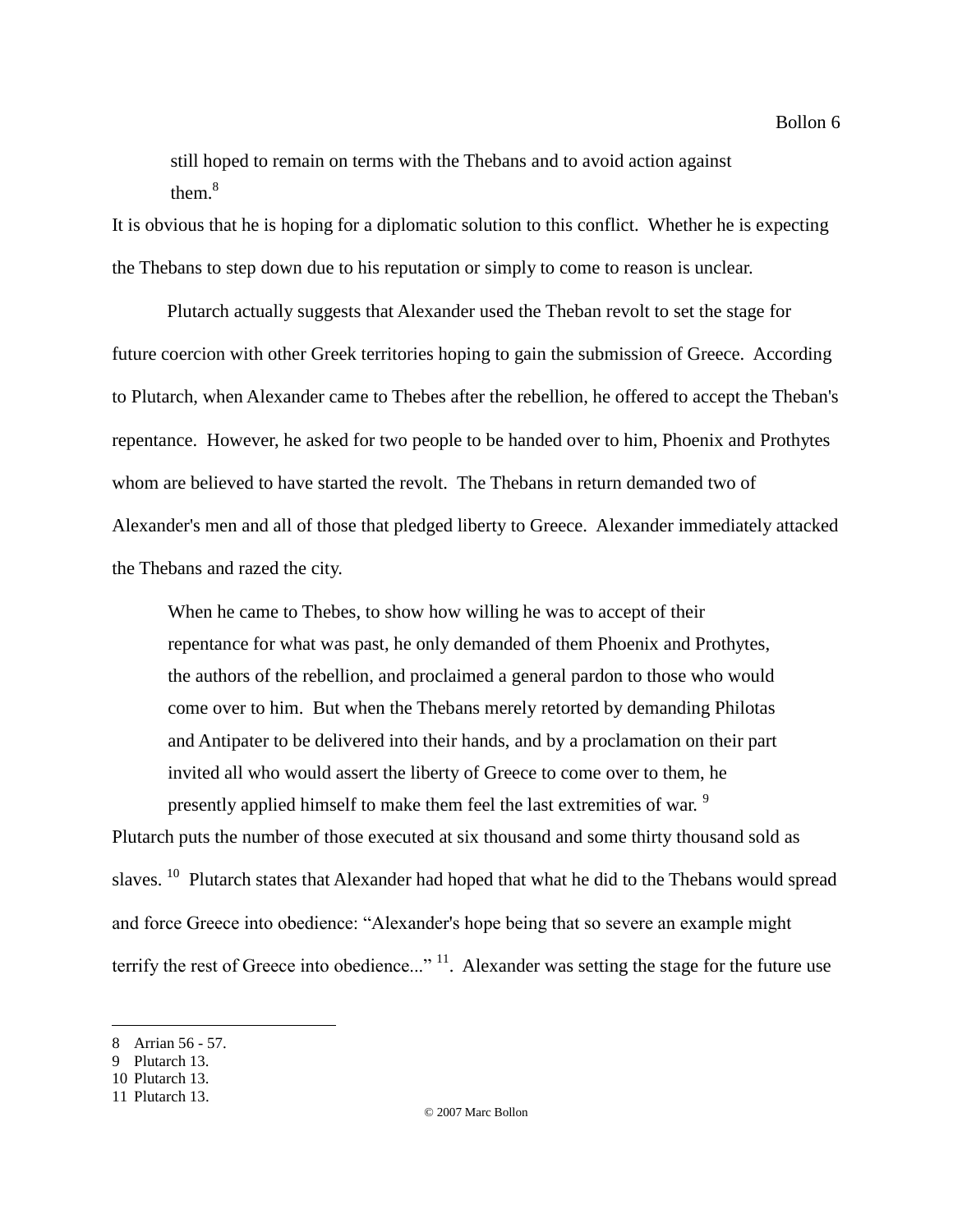of coercion. He was hoping that his reputation would precede him as being diplomatic and extending a hand of mercy, but if that failed, then his wrath could be deadly. This would force submission.

Another account of the Theban conflict by Justinus, although short, confirms Alexander's initial attempt to spare the Thebans:

He then directed his march towards Thebes, intending to show similar indulgence, if he found similar penitence. But the Thebans had recourse, not to prayers or intreaties, but to arms, and, being conquered, suffered the severest hardships of the most wretched state of subjugation.  $^{12}$ 

The accounts of Arrian, Plutarch, and Justinus bring to light different aspects of the conflict between Alexander and the Theban's. However, the one thing that remains constant is the fact that Alexander did attempt diplomacy initially, but failed. The history according to Plutarch suggests that Alexander had hoped that his punishment of the Thebans would coerce the other Greek states into submission. It is not clear however that Alexander expected his reputation to prevent the attack on Thebes and quell the revolt. Plutarch's account possibly eludes to that conclusion, but it is not for certain.

Another example of Alexander's expectation of submission is at the siege of Tyre in 332 B.C. Tyre was a very strategic location and Alexander felt it was important to control it or destroy it. This is evident during a speech he gives to his men:

Friends and fellow soldiers, I do not see how we can safely advance upon Egypt, so long as Persia controls the sea; and to pursue Darius with the neutral city of Tyre in our rear and Egypt and Cyprus still in enemy hands would be a serious

<sup>12</sup> Justinus, Marcus. *Epitome of the Philippic History of Pompeius Trogus.* Trans. Rev. John Watson. London: Henry G. Bohn, York Street, Covenant Garden, 1853. <http://ancienthistory.about.com/b/2006/02/25/trogus.htm>. Book 11, Chapter 3, Verse 6.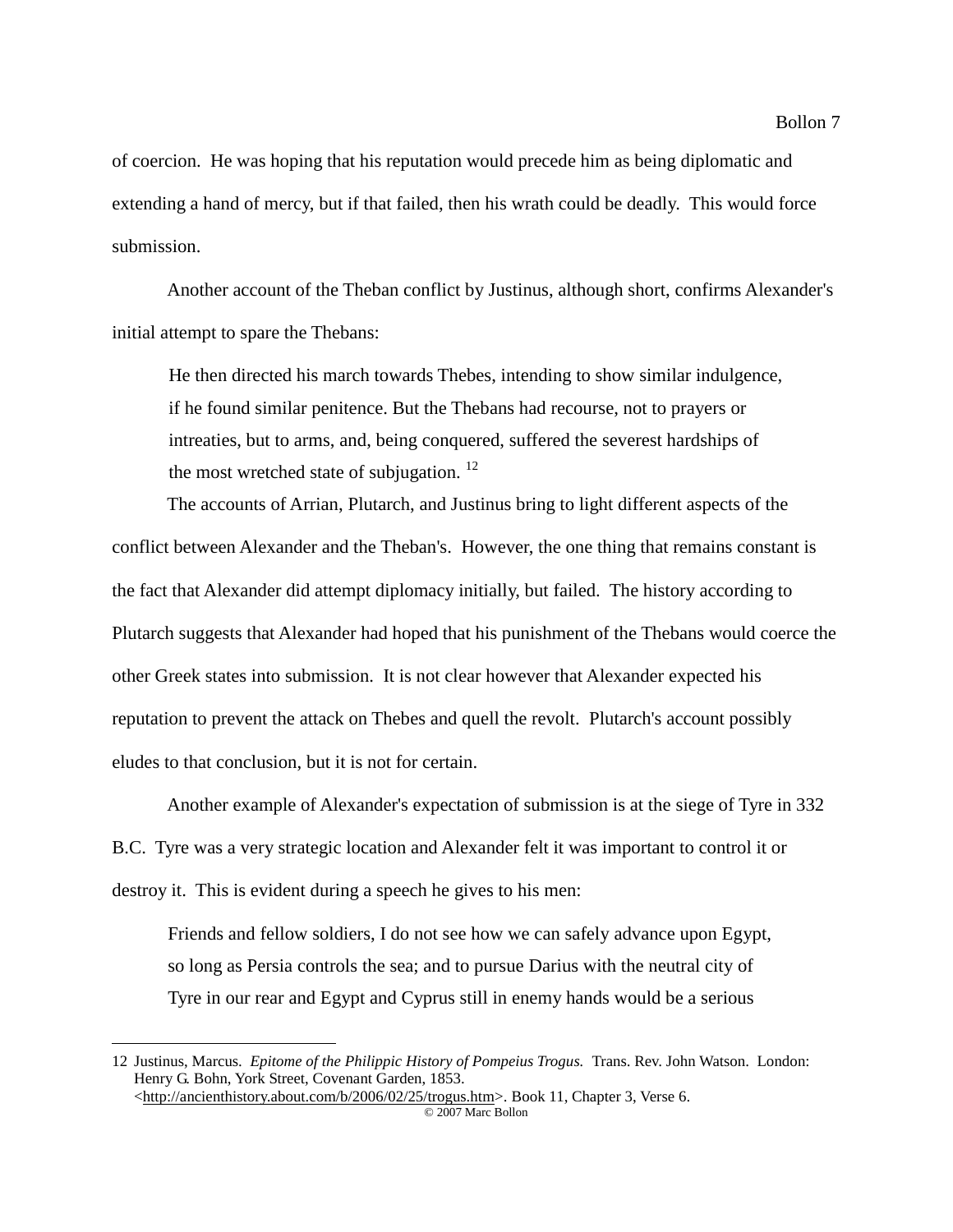Bollon 8

risk. $\frac{13}{2}$ 

Alexander expected Tyre to submit to his wishes because an emissaries were dispatched out to meet him. He was met by representatives of the town who stated that they had determined to surrender to Alexander: "...was met on the way by representatives from the town, who had been sent by it's government to say that they had determined to abide by any instructions..." <sup>14</sup> This pleased Alexander and he stated that he wished to enter the town and make sacrifice to Heracles. The representatives returned to the town and later returned to Alexander and told him that they were willing to comply with Alexander's wishes except for one thing:

In general they were willing enough to accede to Alexander's wishes, but there was one thing which they firmly refused to do – and that was to admit any Persian or Macedonian within the walls of the town. This, they felt, was not only the most dignified attitude at the present juncture, but would also be the most likely to ensure their future safety, as the outcome of the war was not yet by any means assured."  $15$ 

The Tyrians wanted to remain neutral between the Persians and Macedonians and not take sides until the outcome of the war was determined. They were concerned that by allowing Alexander to sacrifice in the temple it "it would have signified their acceptance of Alexander's sovereignty."  $16$  They did not have an issue with him sacrificing on the mainland. This was reported to Alexander who was very angry and dismissed the envoys at once.  $17$  It is clear from his reaction that he expected to gain submission from the Tyrians.

Curtius' account of the attempt at diplomacy in Tyre is different. Curtius states that

<sup>13</sup> Arrian 131.

<sup>14</sup> Arrian 129.

<sup>15</sup> Arrian 129.

<sup>16</sup> Rogers, Guy. *Alexander: The Ambiguity of Greatness.* New York: Random House, 2004. p81.

<sup>17</sup> Arrian 131.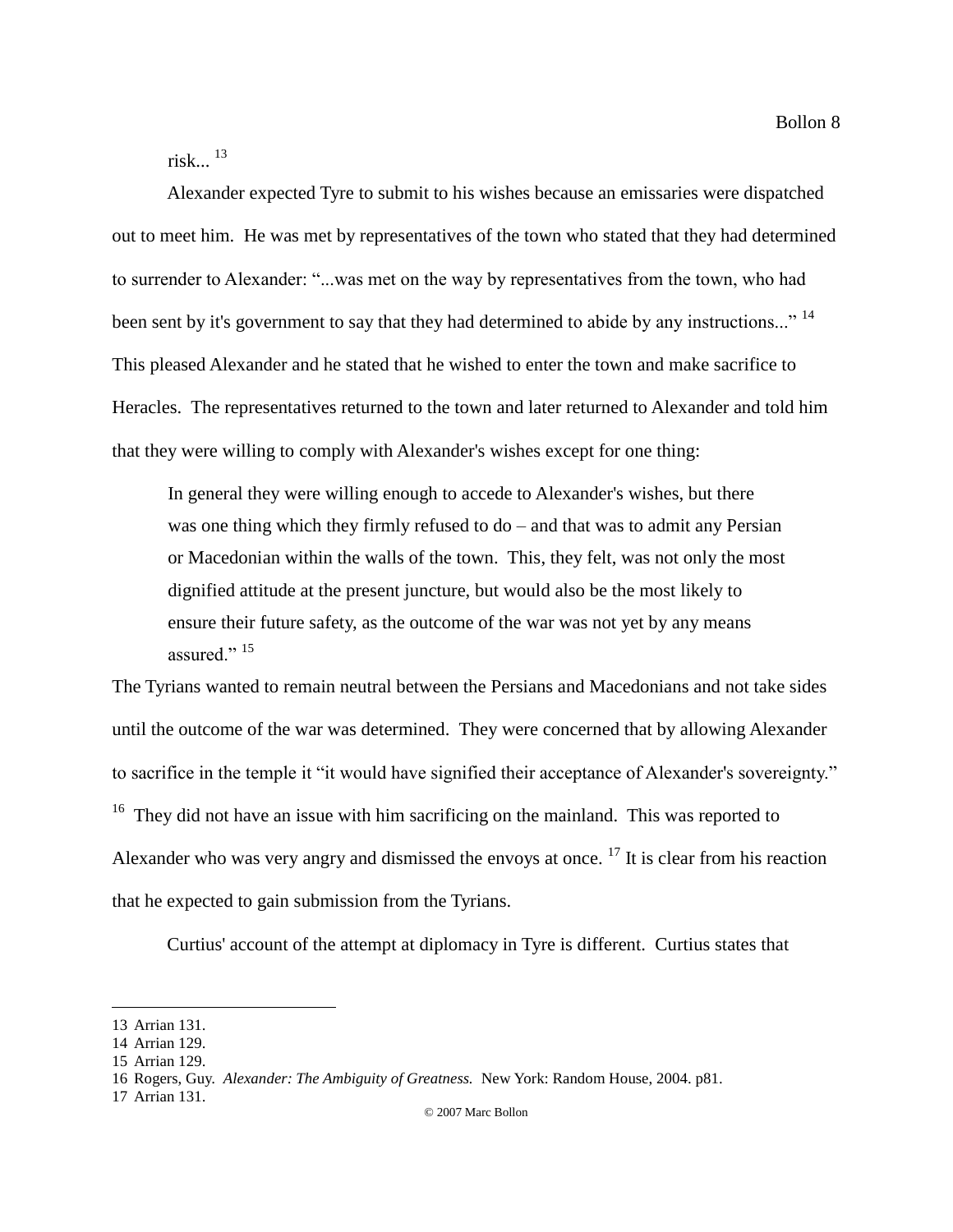Alexander sent emissaries to the Tyrians but that they killed them and tossed the bodies into the

sea: "...he sent heralds to urge the Tyrians to accept peace terms; but the latter, violating international conventions, killed them and threw their bodies into the sea." <sup>18</sup> This account indicates that the Tyrians had no desire at all to comply with Alexander's request. Arrian's account at least suggests that Alexander was successful to some degree in coming to a potential diplomatic solution. However, it is obvious that according to Curtius, Alexander does make the attempt at diplomacy and that Alexander expected submission. The price for failing to submit was large for the Tryrians:

Alexander had ordered all but those who had fled to the temples to be put to death and the buildings to be set on fire. Although these orders were made public by heralds, no Tyrian under arms deigned to seek protection from the gods. <sup>19</sup> Alexander's attempt at coercive diplomacy in this instance failed and many Tyrians lost their lives as a result.

The destruction of Thebes was the catalyst for Alexander's desire to build a reputation so as to force submission of future adversaries. Plutarch reports that Alexander had hoped that the destruction of Thebes would force the other Greek states into submission. The siege at Tyre suggests that Alexander did in fact expect submission from the Tyrians. Whether it was due to his reputation or not is not clear, however, Alexander's final major battle against Porus the Indian King at the Hydaspes river is a clear case of Alexander's expectation of submission.

Alexanders trek into India took almost two years, proportionally longer than other campaigns.<sup>20</sup> In the spring of 327 B.C., prior to crossing the Indus into India, Alexander had

<sup>18</sup> Heckel 147. Curtius.

<sup>19</sup> Heckel 152. Curtius.

<sup>© 2007</sup> Marc Bollon 20 Narrain, A.K. "Alexander and India." *Greece & Rome.* 2<sup>nd</sup> Ser., 12.2 (Oct 1965). p156.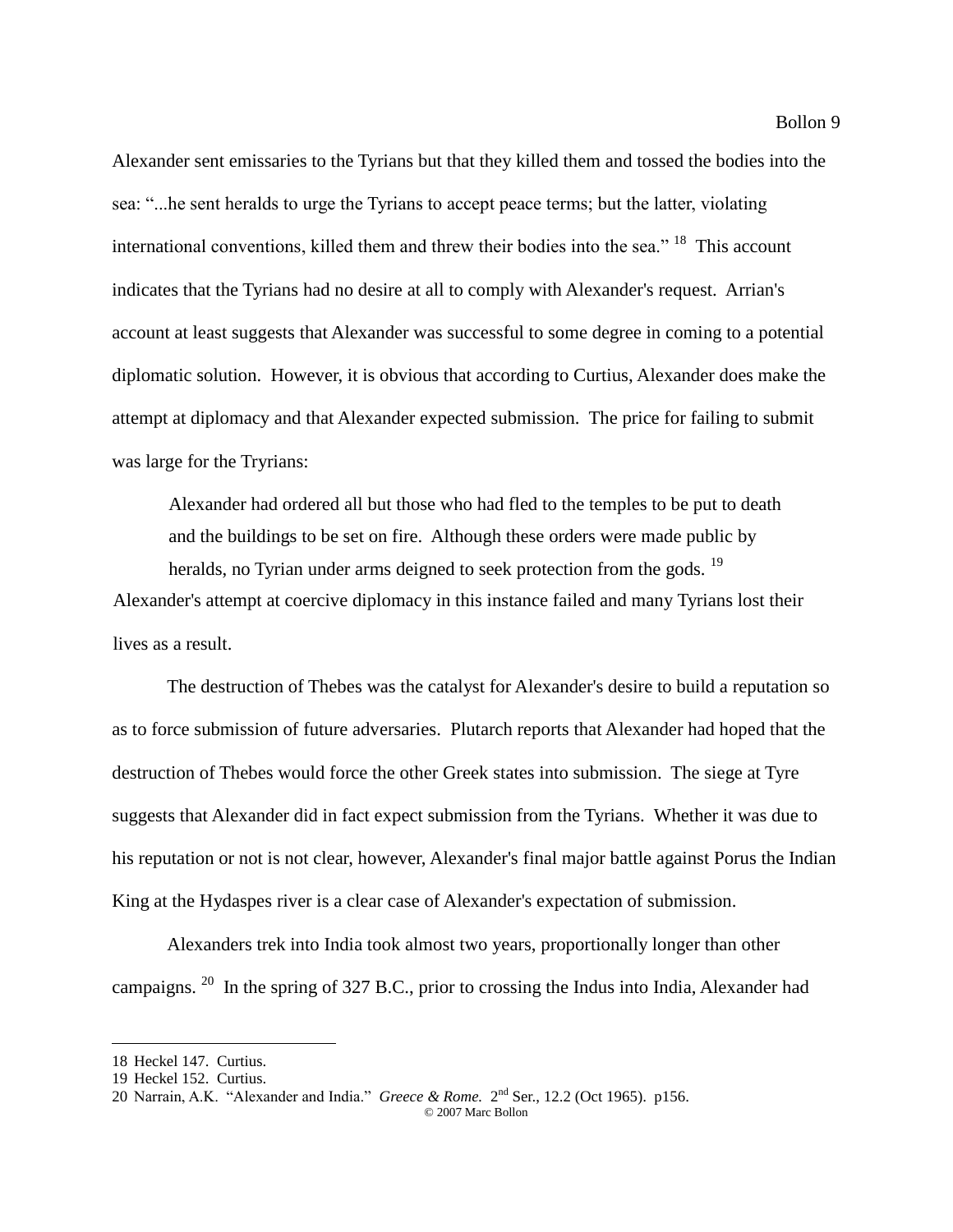called on the Indian rulers including a man named Taxiles to meet with him at their convenience. The rulers agreed to the meetings bringing with them gifts from their respective territories as well as offering elephants that they had with them. After the agreements were made with the rulers, Alexander split his army and dispatched them toward the Indus. He gave instructions to take over towns between the Cophen and the Indus river either by force or by agreement and to make ready the Indus for crossing.  $21$ 

Upon Alexander's arrival at the Indus, Taxiles had waiting for Alexander gifts including 200 talents of silver, 3,000 oxen, and 10,000 sheep for sacrifice at the other side of the river. He also provided 700 cavalry for Alexander's army.<sup>22</sup> According to the *Metz Epitome*, Taxiles was originally named Mophis. Mophis presented these gifts to Alexander on the other side of the river and had assembled an army. Alexander proceeded to Taxila, one of the largest cities between the Indus and Hydespes rivers. During a conversation, Alexander asked Mophis why he had assembled an army. Mophis told Alexander that he was ready to do whatever Alexander wished and also that two of his neighbors, Abisares and Porus, were preparing to forge war against him. Alexander thanked Mophis and stated that he should change his name to Taxiles. He gave Taxiles additional lands to rule.  $^{23}$ 

Coercive diplomacy appeared to be successful with Taxiles. It is indicated that Alexander sent an embassy to Taxiles prior to his arrival at the Indus, but there is no indication as to the size or composition of the embassy. The fact that he had gifts waiting for Alexander suggests that the discussions were successful. Taxiles was apparently nervous by Alexander's presence because he

<sup>21</sup> Arrian 239-240.

<sup>22</sup> Rogers, p189

<sup>23</sup> Heckel, Waldemar and John Yardley, eds. *Alexander the Great: Historical Texts in Translation.* Malden, MA: Blackwell Pub., 2004. p137. *Metz Epitome*.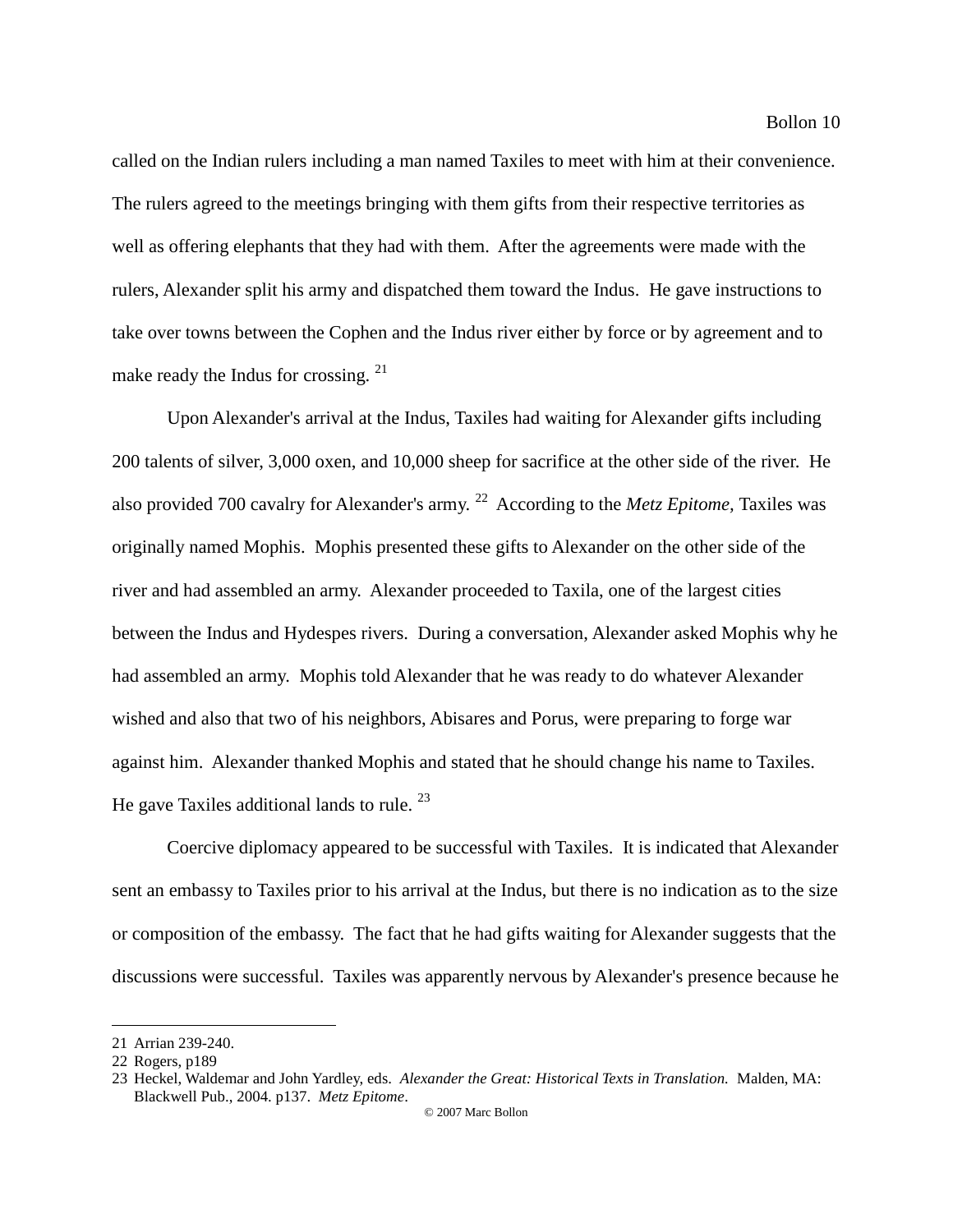continued to shower him with gifts.  $24$  It can be presumed that either Taxiles was aware of Alexander's reputation prior to being approached by the envoy or was happy to have Alexander on his side to fight two of his enemies.

While in Taxila, Alexander dispatched emissaries to Abisares and Porus.<sup>25</sup> It would appear, according to Curtius, that Alexander had expected Porus to surrender just as easily as Taxiles: "Believing that Porus could also be pressed into capitulation by the spreading of fame of his name, Alexander sent Cleochares to him to instruct him to pay tribute and meet the king at the point of entry into his territory."  $^{26}$  This would play into the concept of reputation playing a part in "coercive dimplomacy." This attempt at diplomacy failed. Porus was angered by this and had Cleochares lashed and also passed a letter on to Alexander:

Porus, King of India, has this to say to Alexander: No matter who you are – and I am told that you are a Macedonian – it is better for you to remain at a distance and to reflect upon your own misfortunes rather than envy another… so imbecile, don't give me orders! Just set one foot in my territory with hostile intent and you shall soon learn that I am king of India… I shall do only one thing that you demand – to be ready and waiting for you, in arms, at my borders.<sup>27</sup>

This angered Alexander and he immediately gathered his army and proceeded to the Hydaspes. Alexander's reaction suggests that he didn't expect this level of resistance, perhaps based on the easy submission of the other Indian rulers.

The time frame for the surrender of Abisares varies among the biographers. The actual timing of the submission is important in determining the effectiveness of the emissaries. Curtius

<sup>24</sup> Rogers 189.

<sup>25</sup> Bosworth, A.B. *Conquest and Empire: the Reign of Alexander the Great.* Cambridge; New York: Cambridge University Press, 1988. p126.

<sup>26</sup> Heckel 131. Curtius.

<sup>27</sup> Heckel 138. *Metz Epitome*.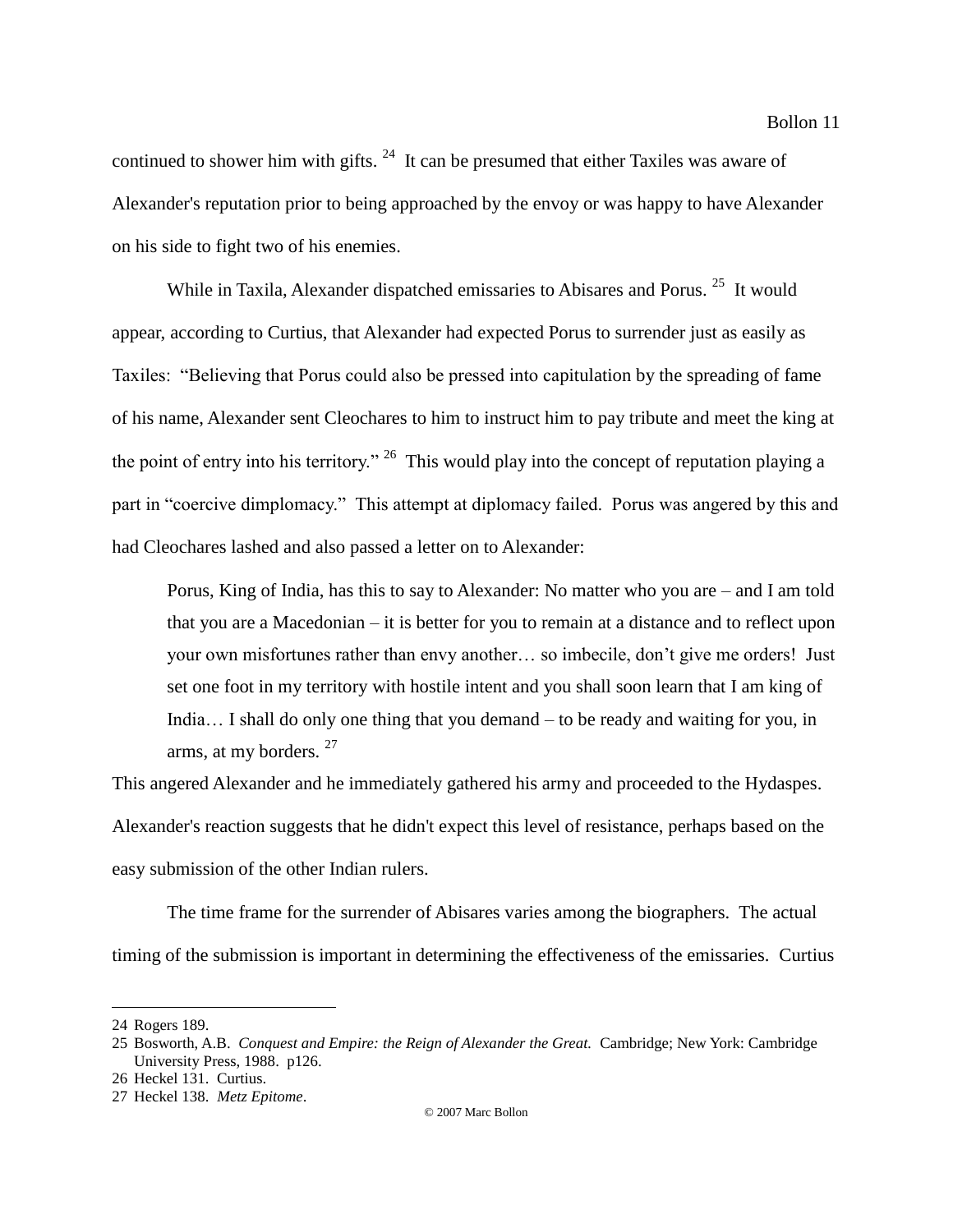and the *Metz Epitome* indicate that the submission was made prior to the battle with Porus. <sup>28</sup> Curtius suggests that Abisares' envoy came the day after Alexander's arrival at the Hydaspes: "The next day ambassadors of Abisares came to the king. As they had been instructed, they made a total submission to Alexander and, after pledges had been exchanged, they were sent back to their king."<sup>29</sup> If this is the case, then it would indicate that Alexander's reputation prior to entering India was the main factor for the submission. The other explanation would be that although they were enemies of Taxiles, Abisares realized an alliance had been formed with Taxiles and a larger army now opposed him. Either way, this plays into the role of "coercive diplomacy" as it was forced out of fear or intimidation.

However, according to Arrian, Abisares made two visits, but both appear to have been the same envoy. The first appearance of a visit was prior to Alexander proceeding to the Hydaspes: "He was also visited by representatives from Abisares, King of the Indian hill-tribes, with his brother and other distinguished personages among them... All of them brought presents." 30 There is no indication of submission during this initial visit, however, the presentation of gifts indicates some sort of respect being shown. However, Arrian states that the surrender of Abisares hadn't taken place until after the battle at Hydaspes: "...Alexander was visited by a delegation from Abisares offering the surrender of himself and his territory, and this in spite of the fact that before the battle on the Hydaspes his intention had been to join Porus. His own brother was among the envoys." <sup>31</sup> These two different entries are confusing. The first only indicates that Abisares met with Alexander prior to the battle. Arrian doesn't specify exactly

<sup>28</sup> Heckel 131, 138. Curtius, *Metz Epitome*

<sup>29</sup> Heckel 131. Curtius.

<sup>30</sup> Arrian 266.

<sup>31</sup> Arrian 283.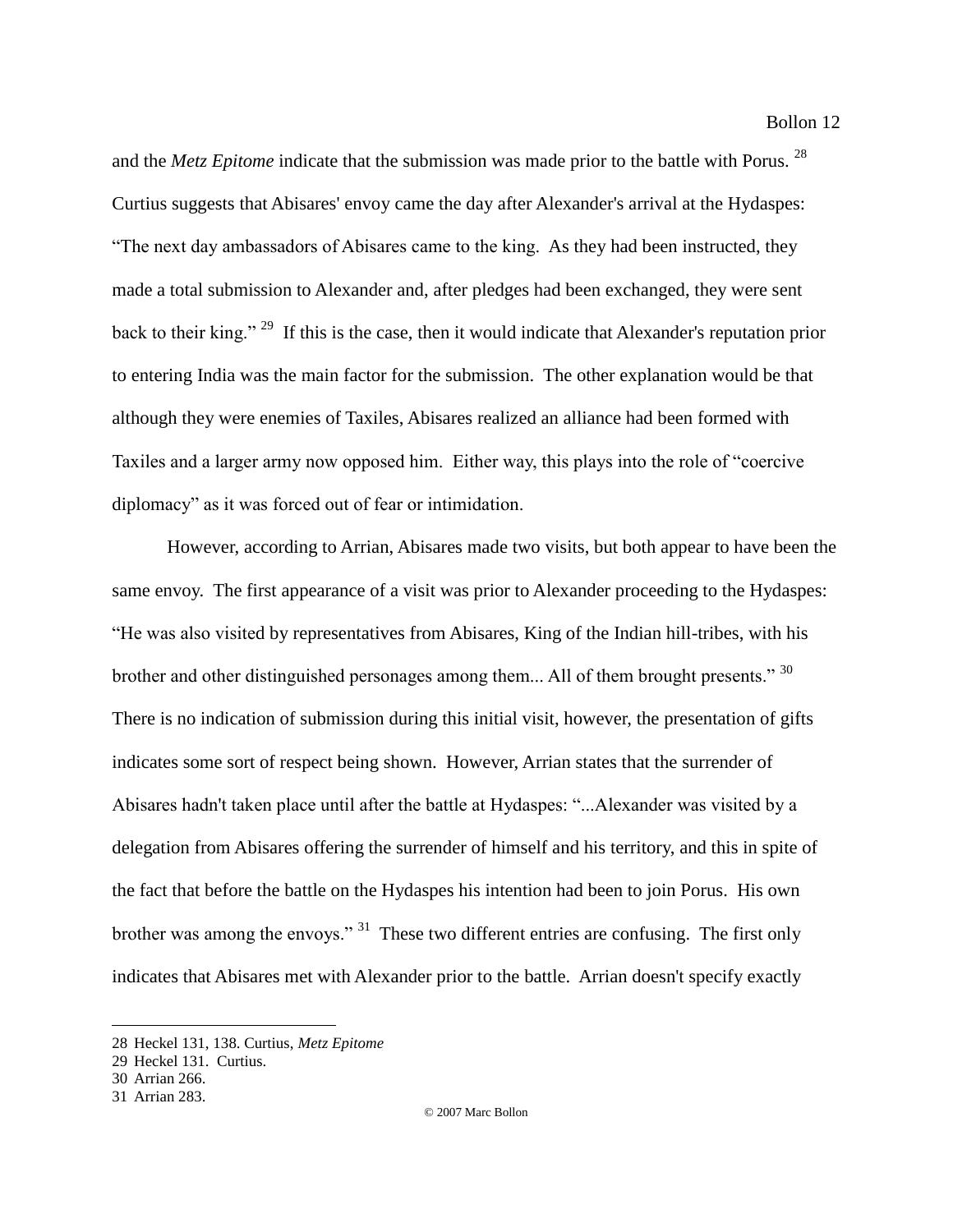what was agreed to. However, both entries indicate that Abisares' brother was present at both meetings. If this submission was made after the battle, then it was the defeat of Porus that was the determining factor and Alexander's emissaries and his reputation were not effective, but instead it was the witnessing of the power of Alexander that forced the submission in the end. This can still be considered coercive in the sense that after demonstrating his strength, Abisares felt compelled to surrender.

Porus' army was estimated any where from twenty thousand to thirty thousand infantry , two thousand cavalry, and about eighty five elephants.<sup>32</sup> Because of the fact that horses would not charge elephants, this concerned Alexander although his current army stood at about seventy five thousand.<sup>33</sup> Alexander proceeded to the river and once he arrived, Porus was observed on the other side in a defensive position making good on his promise to meet Alexander in arms.<sup>34</sup>

The battle of Hydaspes was a great victory and example of Alexander's success as a commander. It is largely considered one of Alexanders most interesting victories. It was the first time Alexander had to cope with elephants.  $35$  It along with Gaugamela are considered by some to be his two masterpieces and Hydaspes his last great victory.  $36$  Once the final battle was over, depending on the historian, Porus had suffered losses between twelve thousand and slightly fewer than twenty three thousand. Alexander had suffered losses of about eighty infantry and about three hundred cavalry. <sup>37</sup>

At the end of the battle, Porus, realizing that his cavalry had been cut down, did not

<sup>32</sup> Heckel 128. Arrian.

<sup>33</sup> Rogers 191.

<sup>34</sup> Arrian 267.

<sup>35</sup> Hamilton 26.

<sup>36</sup> Burn, A.R. "The Generalship of Alexander." *Greece & Rome.* 2 nd Ser., 12.2 (Oct 1965). p150,154.

<sup>37</sup> Heckel 130, 139. Arrian, *Metz Epitome*.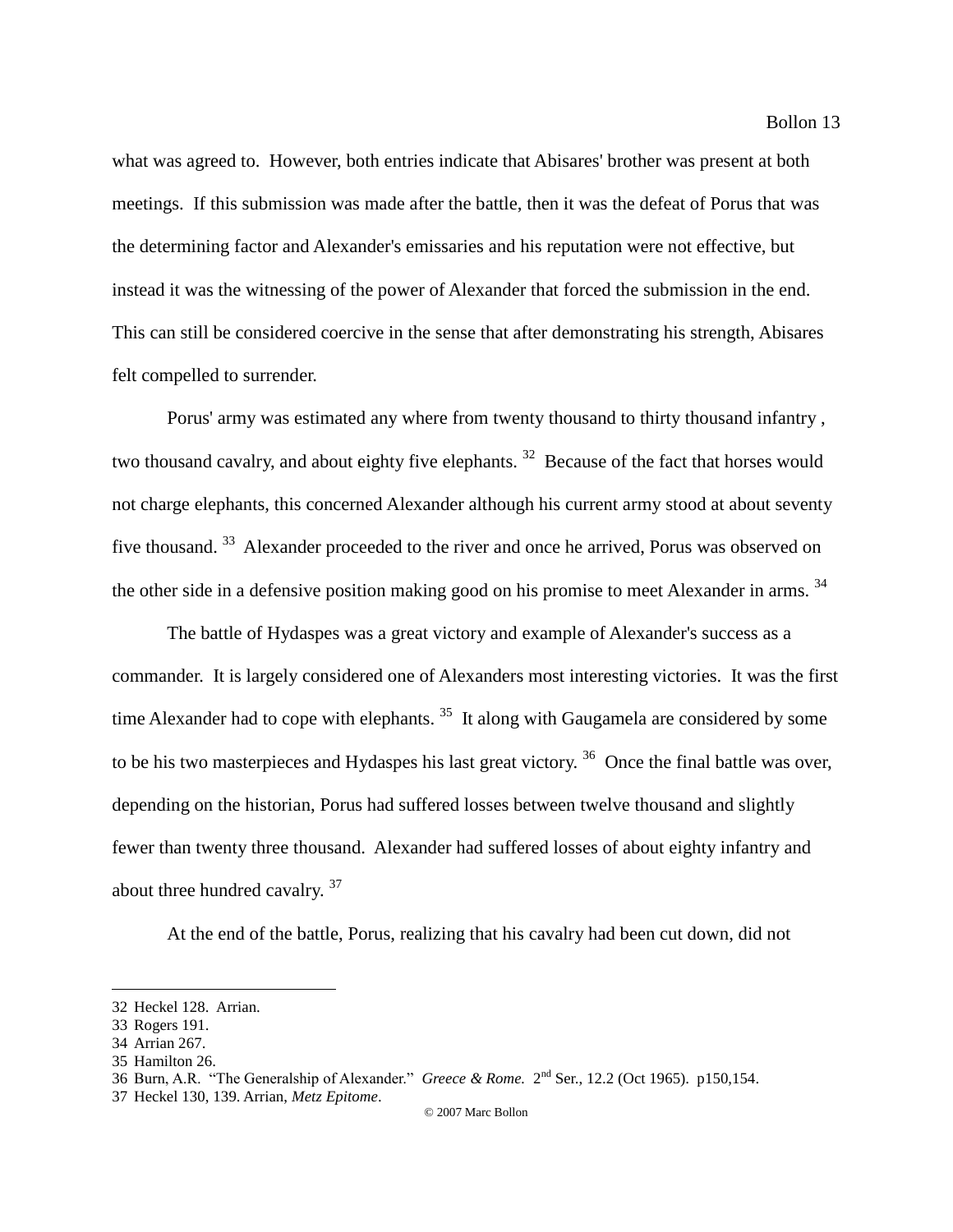retreat like Darius: "...his behaviour was very different from that of the Persian King Darius: unlike Darius, he did not lead the scramble to save his own skin, but so long as a single unit of his men held together, fought bravely on."<sup>38</sup> There are two different stories of the surrender of Porus. Arrian presents the account that after Porus had received a wound to his right shoulder, "Alexander, anxious to save the life of this great and gallant soldier, sent Taxiles the Indian to him... But Taxiles was an old enemy of the Indian King, and Porus turned his elephant and drove at him, to kill him with his lance."<sup>39</sup> Taxiles was able to avoid the lance and left the battlefield. Alexander sent several other envoy's out to approach Porus to gain his surrender, but it wasn't until a man named Meroes approached Porus that he listened: "...the last of whom was an Indian named Meroes, a man he been told had long been Porus' friend." <sup>40</sup> Porus agreed to meet Alexander and proceeded to him. The exchange of words between the two at this stage are very well know. According to Arrian, the conversation was as follows:

Alexander was the first to speak. 'What,' he said, 'do you wish that I should do with you?'

'Treat me as a king ought,' Porus is said to have replied.

'For my part,' said Alexander, pleased by his answer, 'your request shall be granted. But there is not something you would wish for yourself? Ask it.'

'Everything,' said Porus, 'is contained in this one request.'

The dignity of these words gave Alexander even more pleasure, and he restored Porus his sovereignty over his subjects... thus he did indeed us a brave man as a king ought, and from that time forward found him in every way a loyal friend. <sup>41</sup>

This account clearly shows Alexanders respect and admiration for Porus. Even though

<sup>38</sup> Arrian 280.

<sup>39</sup> Arrian 280.

<sup>40</sup> Arrian 281.

<sup>41</sup> Arrian 281, 282.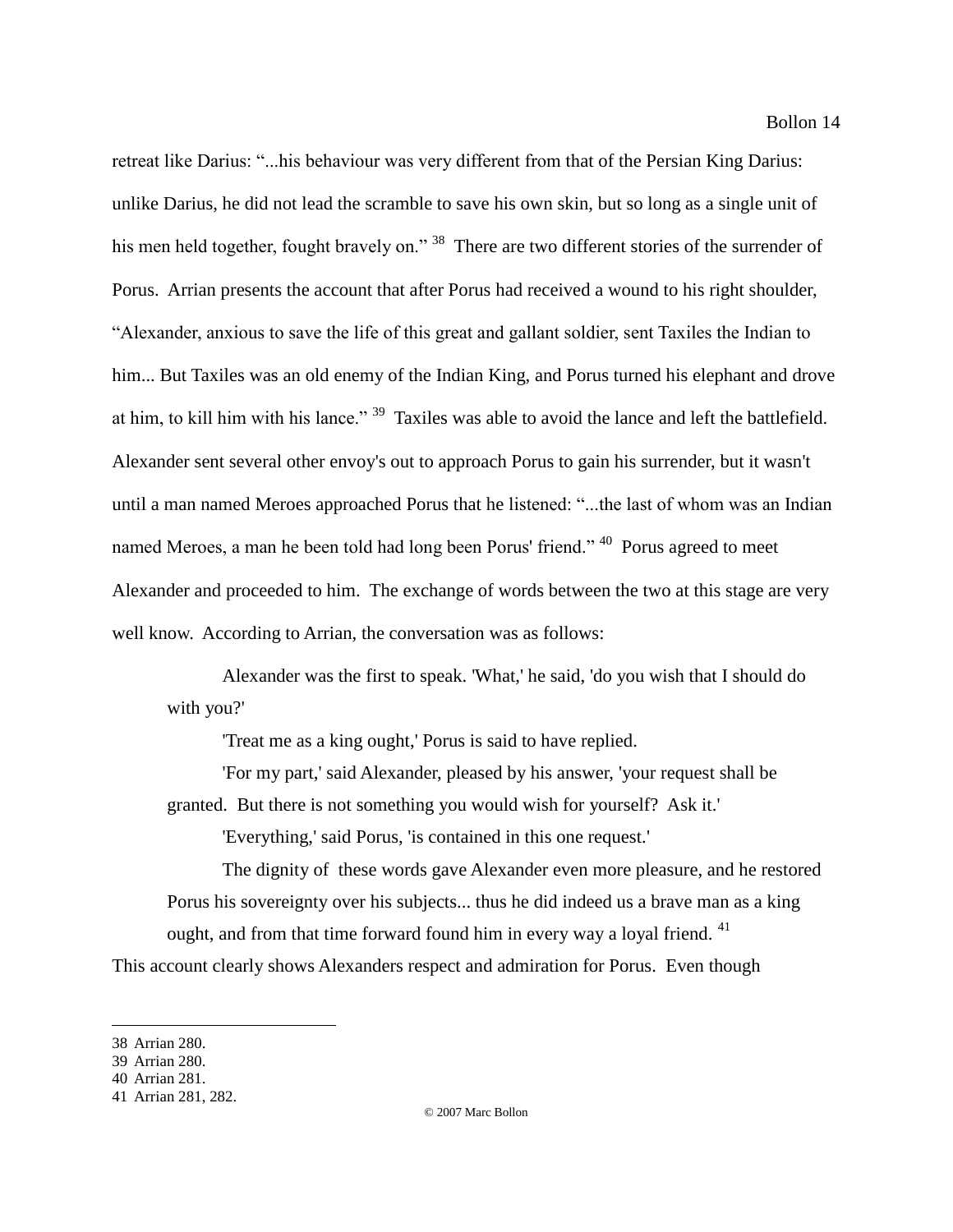diplomacy failed prior to the battle, Alexander clearly saw the importance of keeping Porus alive to rule the territories that were his. It was a diplomatic solution in the end to maintain a respectable man in a position of power which would continue to benefit Alexander.

The other account of the conversation between Alexander and Porus comes from Curtius. One difference in the stories is that the brother of Taxiles had been sent as an envoy to Porus and not Taxiles himself. Porus recognized him and attacked him and "flung at him the one javelin which by chance had not fallen from his hands. It passed though his chest to emerge at the back."<sup>42</sup> Alexander demanded no mercy be shown and the battle intensified. Porus slipped from his elephant and ordered the elephant to kneel. All of the other elephants kneeled as they were trained as well and this brought the enemy to the hands of Alexander. Believing Porus dead, Alexander ordered his body stripped, but his elephant defended him and placed Porus back on it's back. After Porus was eventually subdued, Alexander had the following conversation with him:

Then Alexander saw him life his eyes. Moved by pity, not hatred, he said to him: 'What folly forced you, knowing as you did the fame of my achievements, to try the fortunes of war, when Taxiles served as an example of my clemency towards those who surrender, an example so close to you?'

'Since you ask,' replied Porus, 'I shall answer you with the frankness your inquiry has granted me. I did not think there was anyone stronger than I. Though I knew my own strength, I had not yet tested yours, and now the outcome of the war has shown you to be stronger. Even so, being second to you brings me no little satisfaction."

...Alexander felt obliged to treat him not only with mercy but with respect ...Alexander made him one of his friends and, shortly afterwards, bestowed on him an

<sup>42</sup> Heckel 136. Curtius.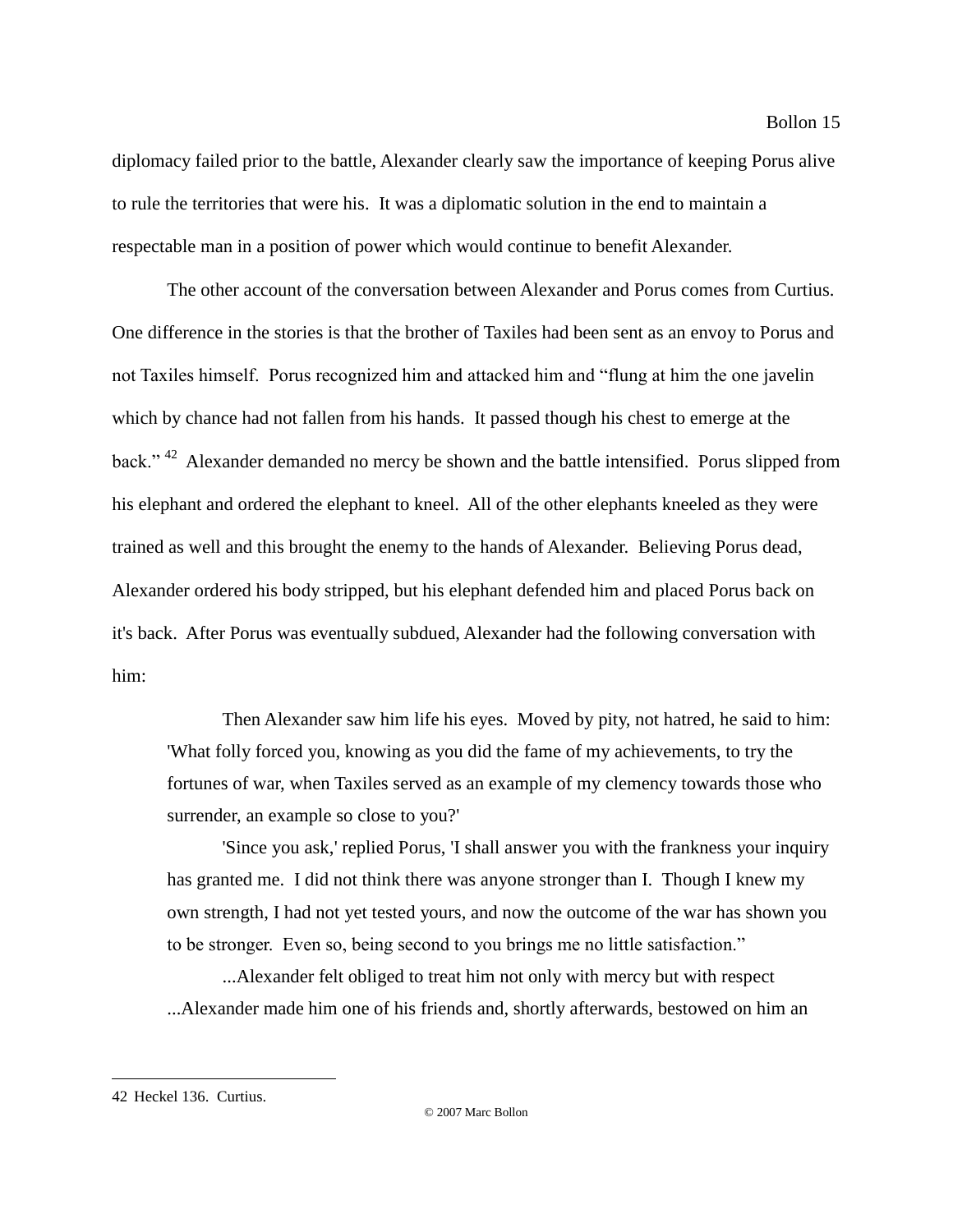empire larger than he had formerly had. <sup>43</sup>

This account supports several assumptions made in this paper. The idea that Alexander expected his fame to force Porus into submission is verified when Alexander asks Porus "What folly forced you, knowing as you did the fame of my achievements" Alexander had obviously hoped that "coercive diplomacy" would work in this case based on his reputation. The response that Porus gave showed Alexander that Porus was worthy of respect and he made him his friend. In the end, Alexander showed the trait of a true king and diplomat by recognizing the importance of keeping Porus in power over his own territories. This would likely prevent any further conflict in that the citizens would still see their own ruler in power and not feel the desire to fight.

This study of the battle at Hydaspes suggests that Alexander had expected his fame and reputation to prevent the battle, an expectation associated with "coercive diplomacy" which was commonly used in that time period. This is obvious by the initial envoy dispatched to meet with Porus and the conversation between Porus and Alexander after the battle according to Curtius. "Coercive diplomacy" was the common practice during this time period. Diplomacy can save lives and time. Even in todays world, "coercive diplomacy" is a common factor in world conflicts. However, every once in a while, you get small groups or countries that believe they are stronger than their larger aggressor and they choose to fight. It often times results in large numbers of casualties and in the end, the same result is achieved as would have been if they would have submitted in the first place.

<sup>43</sup> Heckel 137. Curtius.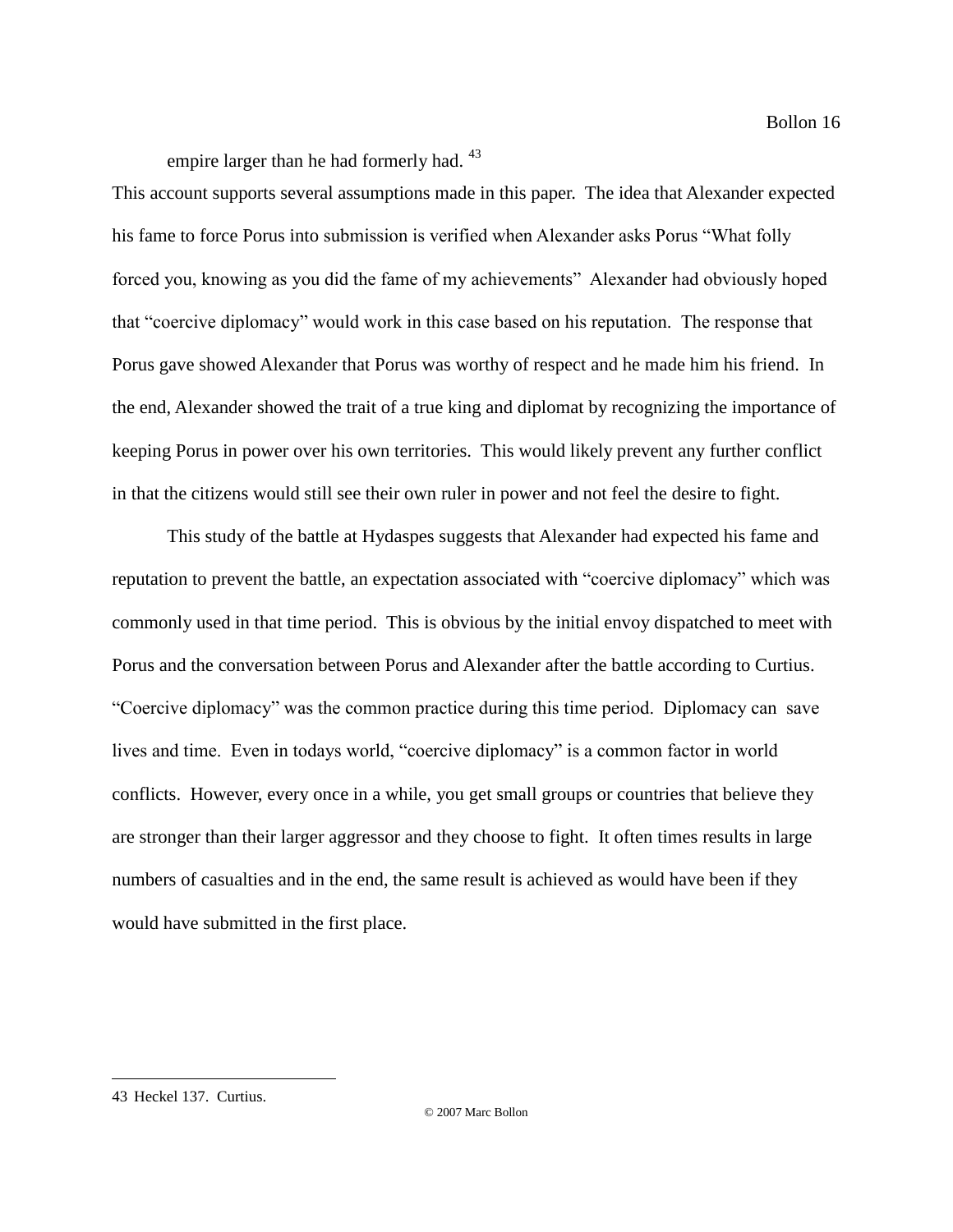## Bibliography

Arrian. *The Campaigns of Alexander.* Trans. Aubrey de Selincourt. London : Penguin Classics, 1971.

- Bosworth, A.B. *Conquest and Empire: the Reign of Alexander the Great.* Cambridge; New York : Cambridge University Press, 1988.
- Brown, Truesdell. "Callisthenes and Alexander." *The American Journal of Philology.* 70.3 (1949): 225-248. *JSTOR. 5* Dec 2007. www.jstor.com
- Burn, A.R. "The Generalship of Alexander." *Greece & Rome.* 2<sup>nd</sup> series, 12.2 (Oct. 1965): 140-154. *JSTOR.* 2 Oct 2007. www.jstor.com
- Hamilton, J.R. "The Cavalry Battle at the Hydaspes." *The Journal of Hellenic Studies.* 76 (1956): 26-31. *JSTOR*. 23 Sept. 2007. www.jstor.com
- Heckel, Waldemar and John Yardley, eds. *Alexander the Great : Historical Texts in Translation.* Malden, MA : Blackwell Pub., 2004.
- Justinus, Marcus. *Epitome of the Philippic History of Pompeius Trogus.* Trans. Rev. John Watson. London: Henry G. Bohn, York Street, Covenant Garden, 1853. <http://ancienthistory.about.com/b/2006/02/25/trogus.htm>. 5 Dec. 2007. Text provided online by The Corpus Scriptorum Latinorum and is maintained by David Camden.
- Missiou-Ladi, Anna. "Coercive Diplomacy in Greek Interstate Relations." *The Classical Quarterly.* New Series, 37.2 (1987): 336-345. *JSTOR.* 30 Sept. 2007. www.jstor.com.
- Mosley, Derek. "The Size of Embassies in Ancient Greek Diplomacy." *Transactions and Proceedings of the American Philological Association.* 96 (1965): 255-266. 30 Sept. 2007. www.jstor.com